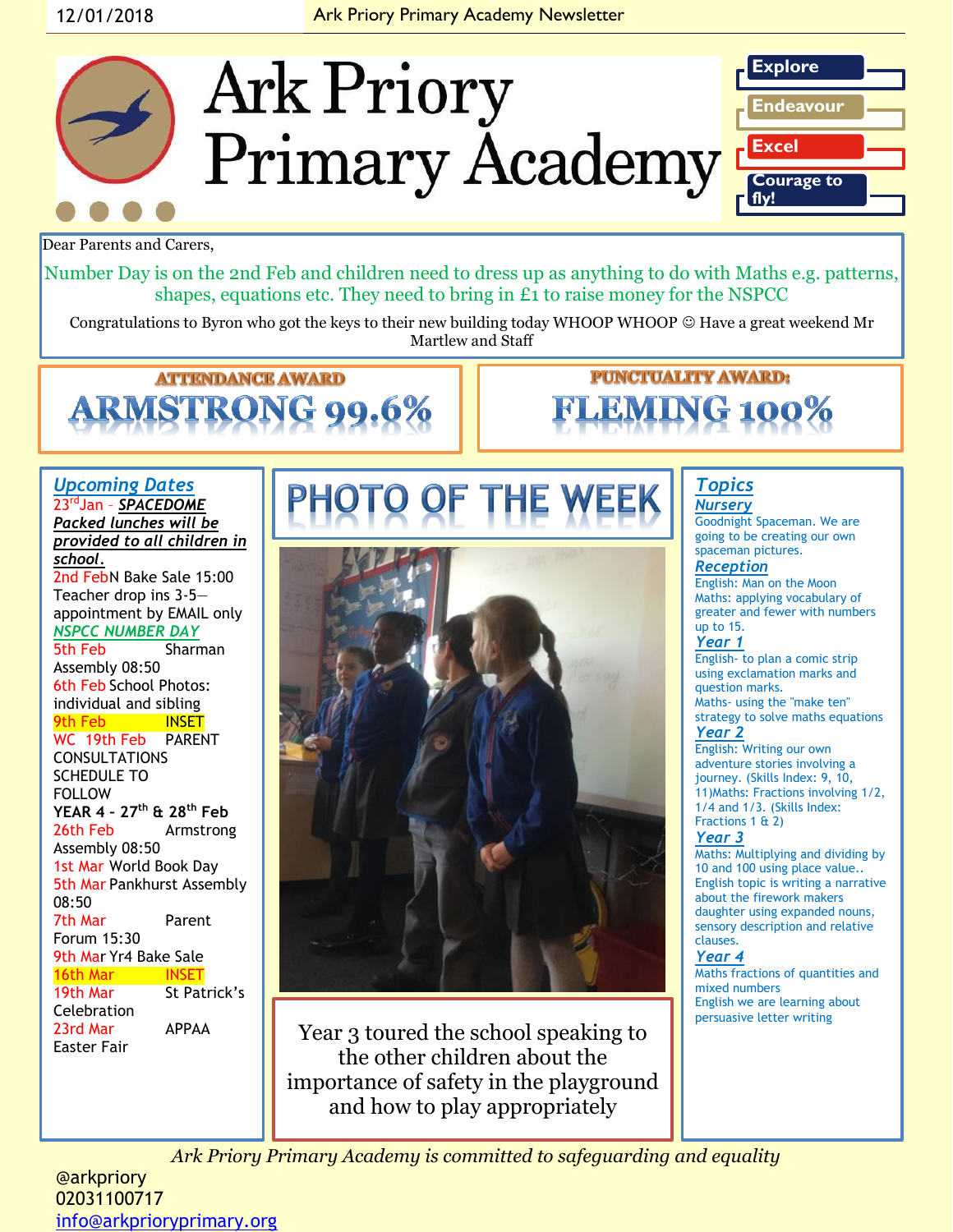### **Celebration Achievement**

Parents of Children named below are welcome to attend awards assembly These children will receive their certificate on: 29th January 2018 Yrs. 2,3 & 4 08:50 Yrs. R & 1 09:45

|                | <b>COURAGE</b> | <b>EXPLORE</b> | <b>ENDEAVOUR</b> | <b>EXCEL</b> |
|----------------|----------------|----------------|------------------|--------------|
| $\mathbf R$    | <b>Bethany</b> | Sophia S       | <b>Ario</b>      | <b>Harry</b> |
| $\mathbf{1}$   | Emily          | Meryam         | <b>Marcel</b>    | Jan          |
| $\overline{2}$ | Amelia G       | <b>Oliver</b>  | Angelica         | <b>Dylan</b> |
| 3              | Oscar S        | Layla          | <b>Uma P</b>     | Oliwia       |
| 4              | Janelle        | <b>Ibrahim</b> | Leo              | <b>Niah</b>  |

### **Handwriting Awards**

| $\mathbf R$    | Ethan    |
|----------------|----------|
| 1              | Kosty    |
| $\overline{2}$ | Violet   |
| 3              | Beaumont |
| $\overline{4}$ | Sarah    |



*Ark Priory Primary Academy is committed to safeguarding and equality*  @arkpriory 02031100717

[info@arkprioryprimary.org](mailto:info@arkprioryprimary.org)